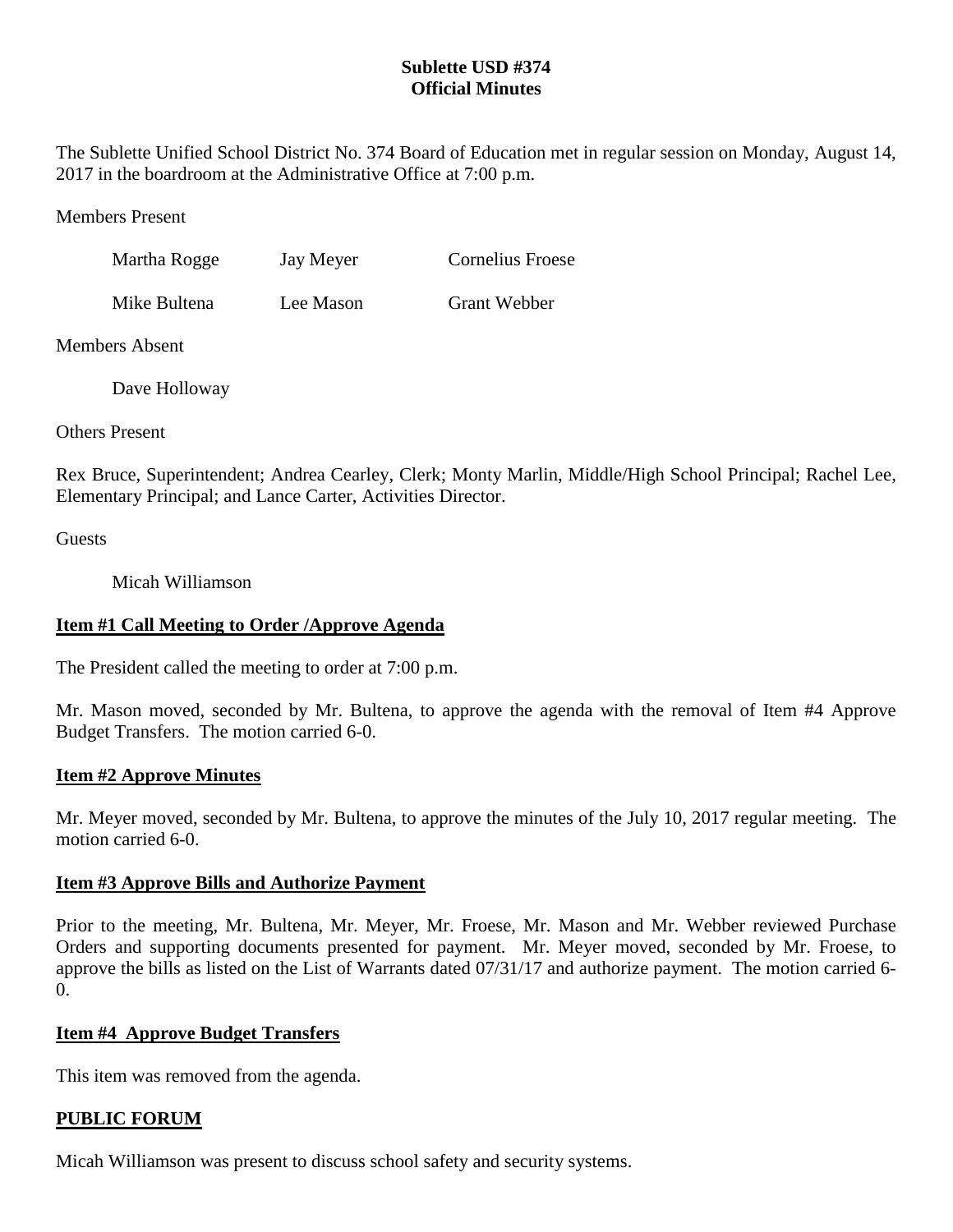Board Minutes Page 2 August 14, 2017

### **Reports**

The Curriculum Committee and SACS do not meet in the summer.

#### Principals

Mr. Marlin reported that the middle school and high school enrollment was about even with last year's numbers with 58 in the middle school and 120 in the high school. The new Vo-Ag enrollment numbers were pretty good and 7 students have signed up for Vo-Tech in Liberal. The new mascot murals are done at the high school (old gym, new gym, commons area and the high school office), and they look very impressive!

Mrs. Lee reported that improvements were made at the elementary including new murals down the preschool and kindergarten hallway and new carpet in all the hallways and a few classrooms. Enrollment at the elementary school is up by 9 students. There will be a new room arrangement for Special Education with their increased number of students. She also reported Sublette Elementary has received a grant from Kansas Families and Schools Together (KFAST) and Kansans Partnering for Policy: High Quality Early Childhood Education (KPP). The grant will be used to assist in evaluation of students for placing in newly implemented Kindergarten Readiness and 4-year-old At Risk.

#### Activities Director

Mr. Carter reported that the summer weights program and conditioning went well. Fall sports practices started today, and he reported on the number of students out for football, volleyball and cross country. The coaching clinic held in Topeka the end of July was well attended by our coaching staff and very much appreciated.

### SWPRSC/HPEC

Mr. Meyer reported on the SWPRSC Board meeting and his upcoming resignation from their board. Mr. Bultena gave the HPEC report.

#### Superintendent:

Mr. Bruce reported that he had hired a broker to look into other possible health insurance options and then was able to negotiate lower rates with Blue Cross and Blue Shield. The Budget Hearing for USD 374 will be held August  $22^{nd}$  at 12:00 p.m. The shop auction will be September  $30^{th}$  at 10 a.m. conducted by Duck Auction Company. He also reported that the wind tower/turbine revenues will probably never exceed the expenses involved, so he will be looking into salvage or dismantling options.

#### **Item #5 Budget Discussion**

Mr. Bruce discussed the differences on how the general fund and the supplemental general fund are calculated. He also discussed the possibility of passing a resolution to be able to use the current capital outlay fund to pay utilities.